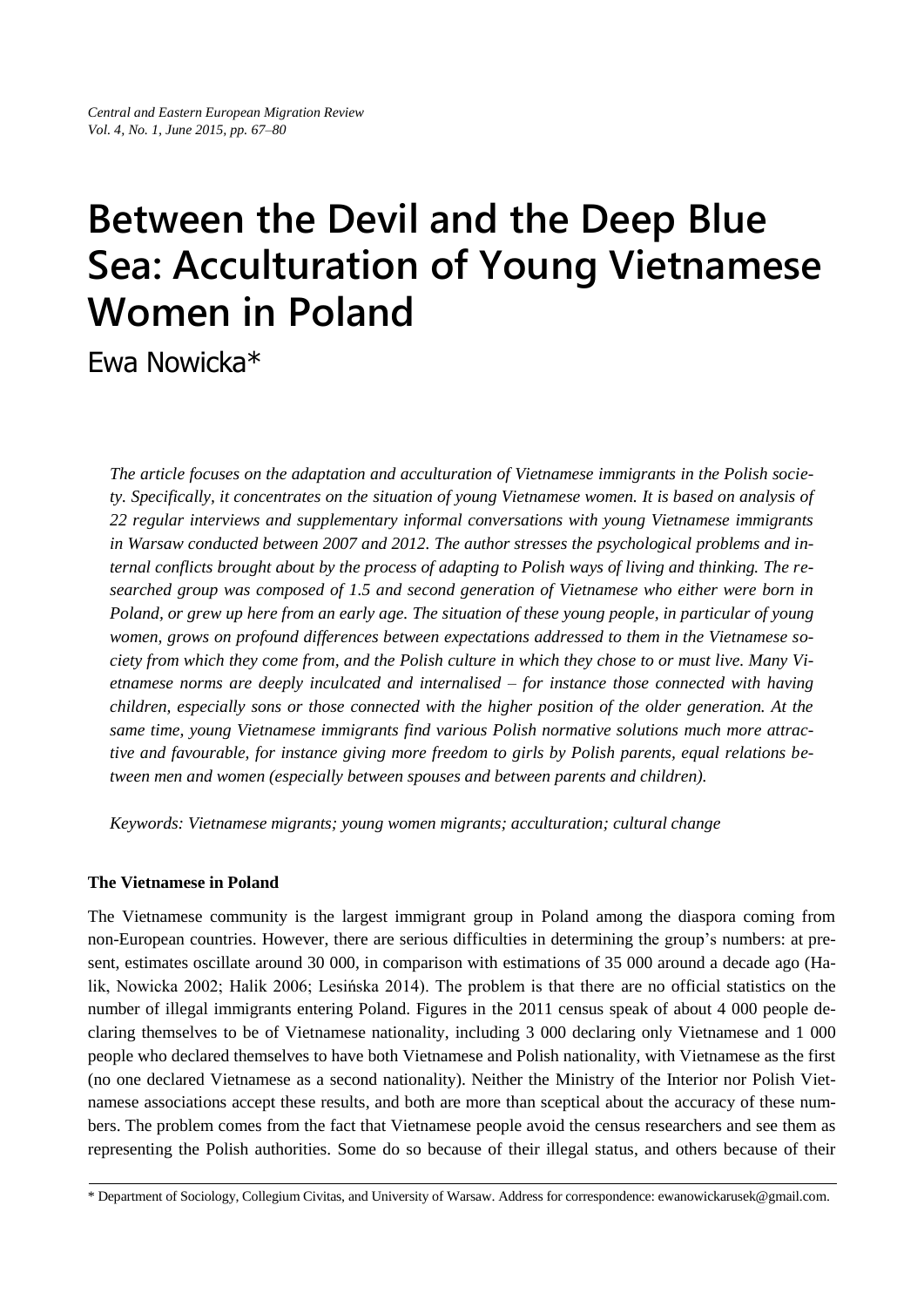illegal activities (Iglicka, Gmaj 2010). It should be emphasised that Vietnamese migrants in Poland are not political refugees; their migration is voluntary and is based on the hope of increasing their social status through the emigration.

Two waves can be distinguished in the Vietnamese migration to Poland, which differ in many social aspects. The Vietnamese called the 'first wave' came to Poland from the early 1950s onwards (Halik, Kosowicz, Marek 2009) as students of an international exchange programme, a system of aid for poorer socialist countries. Some of them – against the will of the communist authorities of their country – decided not to return to Vietnam. In 1986, this group founded the Vietnamese Socio-Cultural Association in Poland and started the publication of the periodical called *Van Viet*. The Vietnamese from this first wave are now middle-aged or elderly people, sometimes married to Polish spouses, usually with their own adult children. All of them are well educated, with fluency in Polish language and an excellent grasp of Polish history, and are immersed in Polish social life.

The 'second wave' consists of those economic migrants who came to Poland after the 1990s and were mainly engaged in trade and small catering. Those of the second wave – economic migration – can be characterised by low levels of interest in the Polish culture and integration with Polish society, although they are very well adapted in a practical sense, acting smoothly in doing their businesses. Rarely are they able to speak Polish fluently, so their knowledge of Polish social life is rather limited (Halik, Nowicka 2002; Grabowska 2010; Piłat 2012). This second wave of Vietnamese immigrants largely used earlier networks of family relations with the first-wave Vietnamese, who already had a stable position in Polish society. It is important to note that legal status, not always regulated in the case of Vietnamese migrants, at first influences the economic and professional adaptation of immigrants of the second/economic wave (Grzymała-Kazłowska 2008; Wysieńska 2012; Stefańska, Szulecka 2013).

 n Poland, a country that 'sends' its citizens abroad rather than 'receiving' foreigners, the considerable immigrant group constituted by the Vietnamese has attracted the attention of scholars of various disciplines. There has been a recent interest in stereotypes of Vietnamese immigrants in Poland (Nowicka 2006), their ways of adaptation to the Polish social environment, and the diversity of identity strategies in different groups of the Vietnamese diaspora (Winiarska 2011; Szymańska 2006; Szymańska-Matusiewicz 2011, 2013), as well as the functioning of Polish–Vietnamese marriages (Halik 2004; Winiarska 2011). This article focuses on Vietnamese adaptation and acculturation in Polish society, concentrating on the situation of young Vietnamese women, their opinions on relations inside the family, between children and parents, between spouses, and generally between men and women. It is important to take into account traditional Vietnamese gender roles, intergenerational contract/relations, and the institution of the family, marriage or the notion of filial piety as contrasting in many respects to the Polish aspects of social life (Halik, Nowicka, Połeć 2006). Family structure is treated by Vietnamese people living both in Vietnam and in Poland as a crucial, absolutely stable institution, not affected by foreign influences, and the 'core' social element in Vietnamese culture (Szymańska-Matusiewicz 2013; Grabowska 2005; Smolicz 1987). I focus on these particular aspects of differences between Vietnamese and Polish social life. Moreover, the research of Ewa Grabowska (2005) and Grażyna Szymańska-Matusiewicz (2013) indicates that Vietnamese immigrants in Poland as parents are more restrictive and more traditional than the same generation of parents living in Vietnam; this makes the situation of young Vietnamese women born or brought up in Polish reality especially difficult.

Vietnamese immigrants enter Polish society through the process of group adaptation, to a great extent closed in their own ethnic environment. Their social contacts with Poles are usually superficial, and cultural relations with Poland are usually limited. However, there are also some Vietnamese immigrants who have a very deep connection with the Polish culture and whose close contact extends to marrying Poles.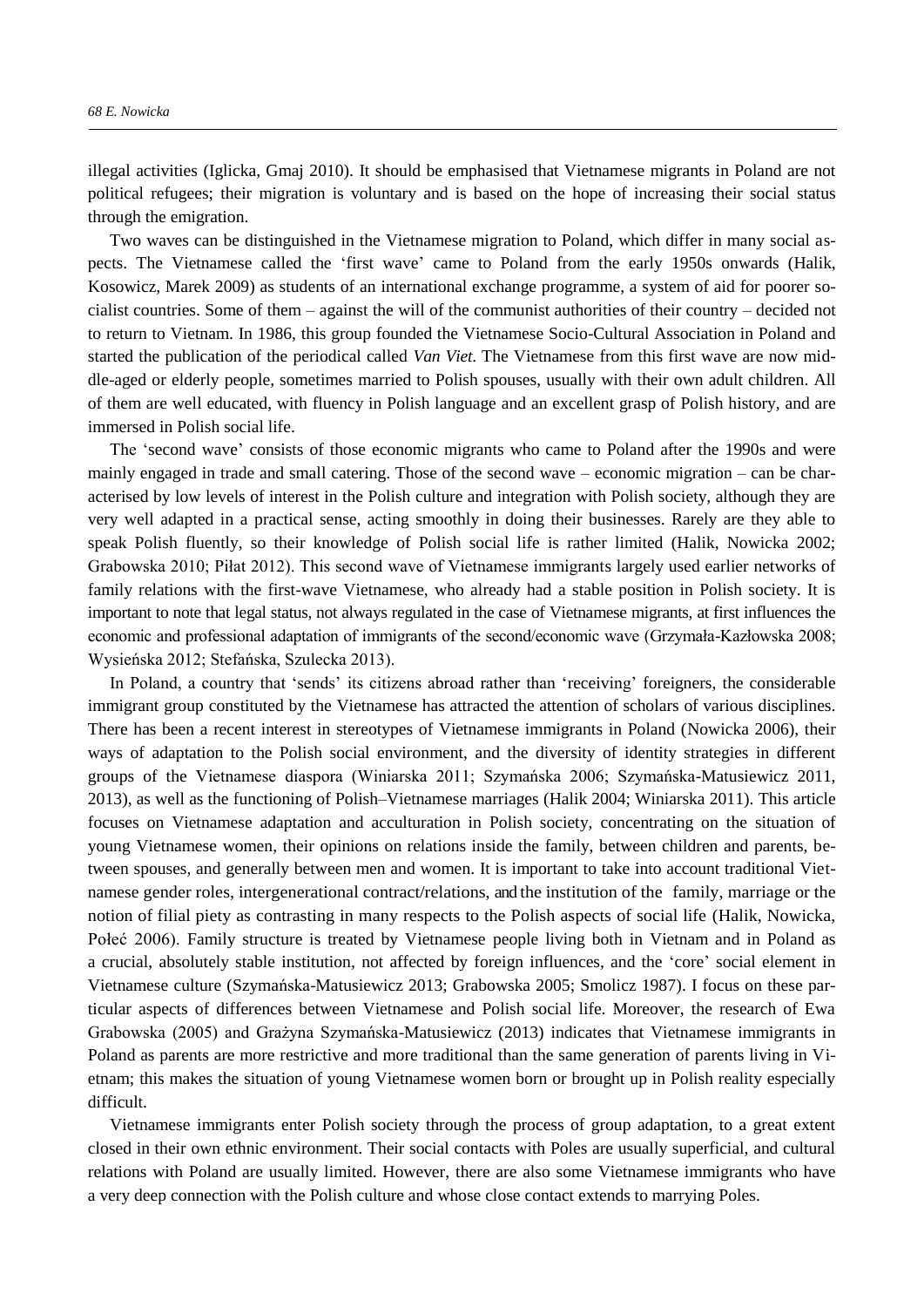Internal division is also an *emic* category incumbent in Poland, as the first wave Vietnamese 'ex-student' group are also consciously distinct from the later wave (economic) – and they stress and affirm their specificity. They associate with similar migrants – their Vietnamese friends are mainly people who studied in Poland, and contacts with Vietnamese people who arrived later are seldom, and most often for economic reasons. We find this image in some interviewees' declarations. They talk about economic migrants from Vietnam using the word 'they'. As a 40-year-old man, twice married in Poland, belonging to the 'first wave' said, *They are a completely different line because they mainly come here to trade and set up restaurants, and I wanted to do something rather different, so we do not get along. Sometimes I buy something from them, sometimes I eat with them, and at the end there is no contact* (Winiarska 2011: 82). It is rare to hear about their dealings with the newcomers, exchange of services and mutual aid with them.

Some aspects of the differences between these two groups are demonstrated by the following statement from a young Vietnamese woman, the daughter of a 'first-wave migrant':

*In my generation all Vietnamese studied very hard and we are now studying abroad or at a very prestigious university, but now it's a new generation of students who are very mediocre. So a lot has changed, they don't study too much. Previously it was a generation whose parents came for colleges, for example, my dad. Then for me the emphasis was on the study, and as it is now, most Vietnamese people come simply from Vietnam just to earn money...* 1

#### **Topic of the study and theoretical underpinning**

The theoretical inspiration for this article comes from Malewska-Peyre's observation analysing the process of changes in migrants' values and behaviours affected by prolonged living in a foreign cultural environment (Boski, Jarymowicz, Malewska-Peyre 1992: 10). This article raises questions about the state of adaptation and acculturation in Polish society, as well as the type and model of identity and internal psychological conflicts among the young generation of Vietnamese female immigrants living in Warsaw and the city suburbs.

The concept of acculturation applied in this article is in accordance with the anthropological tradition (Redfield, Linton, Herskovits 1936; Spicer 1961) accepting the majority of contemporary psychological uses of the concept (Berry 2003, 2006). Acculturation is defined here not as every cultural and social change resulting from cultural contact, but only those changes that occur (1) during the life of an individual or a generation and (2) concerning crucial elements of the value system, affecting the rules and norms of interpersonal relations, which (3) may occur as the result of prolonged (not incidental) cultural contact. My concept of acculturation refers to both individual attitudes and values and to the changing social context (Fischer, Moradi 2001; Matsudaira 2006).

My theoretical inspiration is provided by studies which show how the age of entering into contact with a foreign culture, the possibility of secondary socialisation, and the intensity of contact are crucial factors of profound acculturation changes in an individual way of thinking and behaving (Matsudaira 2006). I am also applying a two-dimensional concept of cultural identity and competence of migrants (Sam 2000; Berry 2003; Phinney, Devich-Navarro 1997). The individual preferences, reflexivity and psychological functioning in both cultures are factors which I find very important in the process of adaptation and acculturation (Matsudaira 2006). Though in general terms I accept John Berry's concept of acculturation, I do not agree with his theory, which neglects two different aspects, namely the conscious (reflective) and mechanical (not reflective) level of the process: ethnic identity on one hand, and cultural competence on the other, which do not need to agree in their tendency. A person may accept his/her Vietnamese ethnicity without any doubt but may reject particular elements of Vietnamese tradition. This is the case that I will elaborate in detail.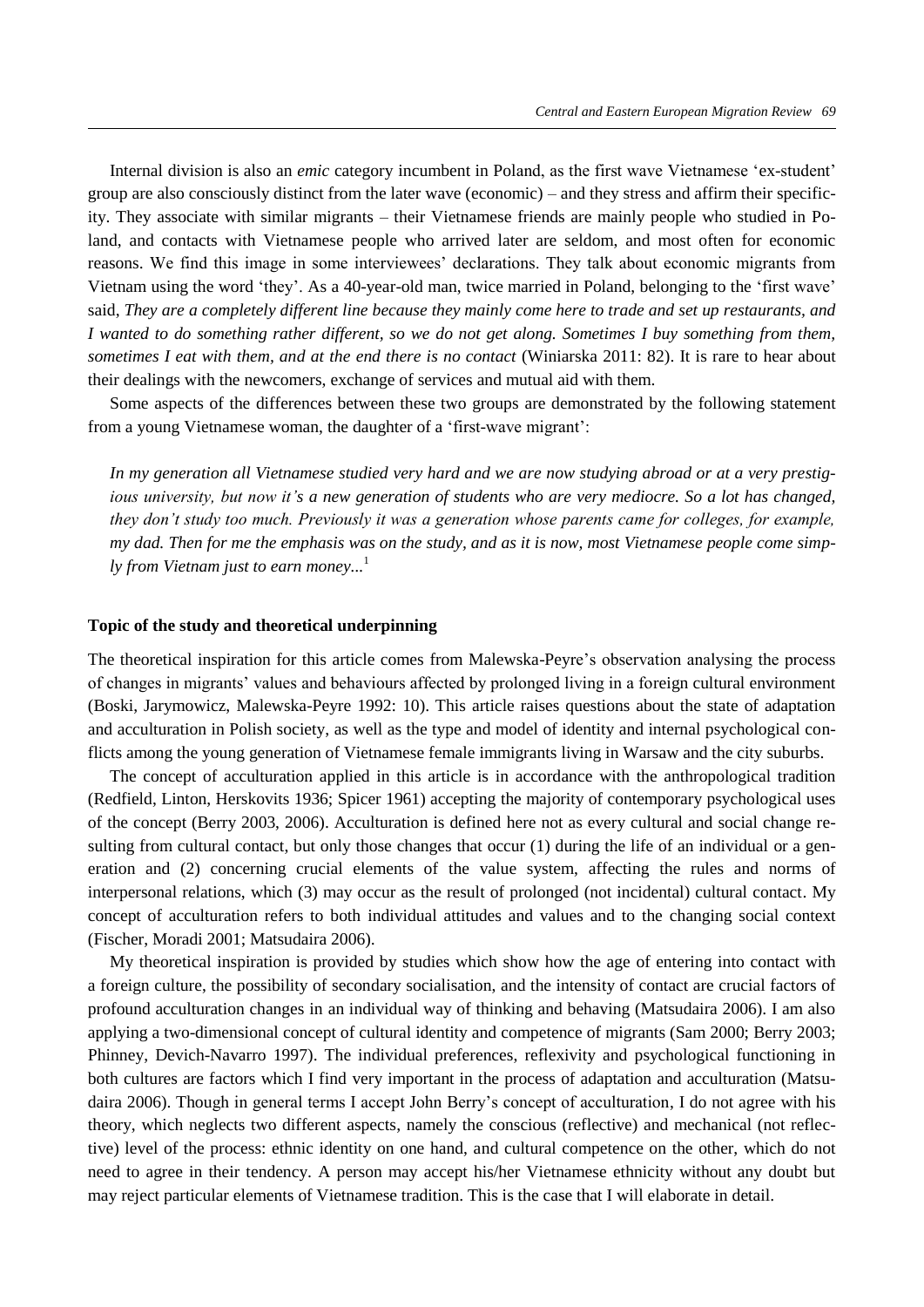#### **Methodology and the studied group**

My research includes those young Vietnamese women who were either born in Poland or grew up here from an early age. It therefore excludes short-term migrants. The researched group consists of those young women who had the opportunity to participate in two different social orders: Vietnamese family and Polish schools. They have sometimes attended primary school, and sometimes high school and/or university.

The research method is purely qualitative, with 26 interviews collected between 2006 and 2012. The interviewees were Vietnamese women between 18 and 33 years of age, working or studying, four of them married (one to a Polish husband) and two with children. All interviews were conducted in Polish and all interviewees had a very good command of the Polish language. The young women interviewed talked voluntarily, so the interviews were long (between 45 and 90 minutes); all interviews were recorded and transcribed. The interviews were conducted sometimes at the home of the interviewee, and more often in a coffee shop, school building or the place the interviewee worked. Interviewers were either one of my students (Aleksandra Winiarska, Grażyna Szymańska, Anna Małachowska) or myself. The three young interviewers were generally of the same age as the interviewees, which favoured the informal character of the conversation. I was also a participant observer during various formal and informal contacts with Vietnamese migrants.

It should be noted that the young people researched here are in a particularly difficult situation, being under the psychological pressure of coming from both groups (the migratory one and the receiving society) and from both cultures – Vietnamese and Polish. The serious differences separating the two cultures make the situation even more complicated. The title of the article indicates the difficult psychological and identity crisis faced by this group.

The situation of these young people, in particular young women, develops into profound differences between the expectations addressed to them in Vietnamese society from which they come and from the Polish culture in which they chose to or must live. On the one hand, they find the strength of family roles, family ties and family expectations, communality, hierarchy and obligations. On the other, they feel a sense of inability to complete the 'fusion' in Polish society because of the obvious physical differences, perceived by Poles as well as by the Vietnamese people themselves as noticeable and substantial. I will attempt to show differences that can be observed in the process of adaptation and acculturation to Polish culture between (1) young people, which are the second generation – children of Vietnamese immigrants of the 'first wave' and those of the 'second wave,' and (2) young men and young women in both waves.

Previous anthropological studies (e.g. P. Radin, H. Spicer, R. Linton, N. Lourie) indicate that Native Americans exhibit gender differences in the forms and intensity of adaptation and acculturation to new Euro-American models of life. The process is much more difficult, including a higher proportion of pathological phenomena and dramatic psychological difficulties among males than females. Women 'cope with' acculturation to Euro-American patterns much more easily, partly because of the rise rather than the decrease in their status. This also preserves the possibility of the maintenance of their traditional roles as a concurrent technical facilitator in everyday life, as a result of the contact with a higher level of civilisation. Where a clash of civilisations takes place, men usually suffer more because of being cut off from the social gender roles that gave them the social status enabling them to demonstrate their manhood.

I am well aware of the limitations of vast comparisons, stemming from the diversity of cultural contact between Vietnamese migrants' culture and the Polish culture described by anthropologists. I discuss the above-mentioned observations only as an inspiration to analyse the differences in response to contact with the European culture in young Vietnamese men and women. One such situation is marriage with Poles, which requires a change in the basic native principle values and behavioural patterns.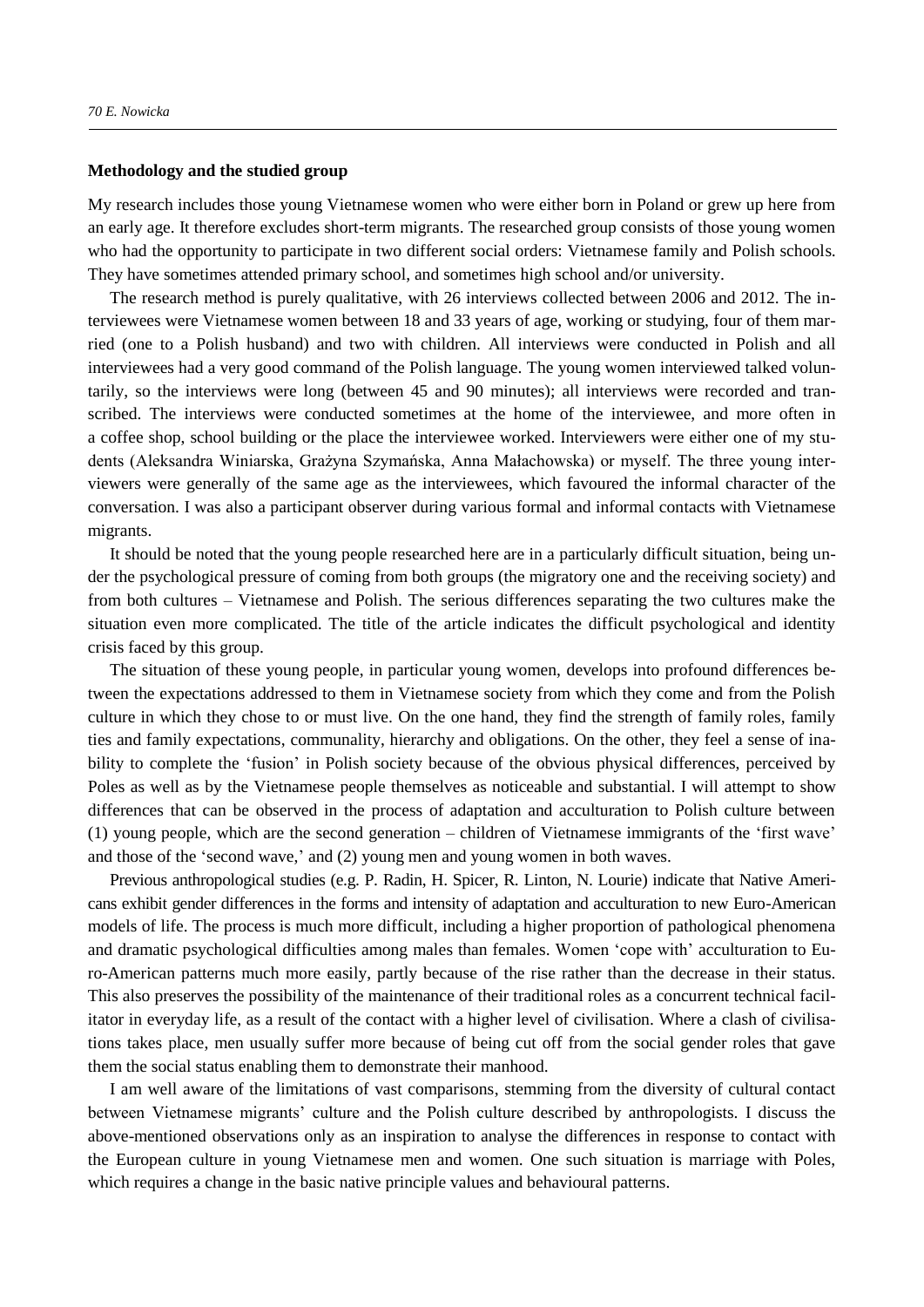In this article, I focus on that particular category of young people who are born and raised in Poland. In general, they spent all their lives, or at least most of the period of early socialisation and schooling, in Poland. The children of the second wave usually spent their early childhood in Vietnam.

#### **Poland and Vietnam: cultural differences**

The cultural differences between Polish and Vietnamese society are perceived as significant by both sides. For some Vietnamese people, it seems impossible to overcome these differences. Poles do not like dealing with the Vietnamese lack of expressiveness, with no displays of affection, anger or hatred. These are unintelligible behaviours for Polish interlocutors. In business and, even more so, in close relations, the approach of not giving opinions is perceived as 'secrecy' and is perceived negatively. The Vietnamese, however, are surprised by Poles' concern for privacy, which from their point of view makes the country sad.

In Vietnamese tradition, the family, lineage, local community or ethnic group a person belongs to define the individual's identity. n the traditional family model, with its sources in Confucian philosophy, marriage was in fact a ritual way of paying tribute to ancestors, arranged for the family according to their wishes. Today it is said of this tradition that [the] *family was considered a superior value and its interests were considered as more important than those of the individual man and woman in marriage* (Halik 2004: 207).

The family in Vietnam is basically multigenerational, and the relationships between family members are based primarily on the patrilineal authority, i.e. the father being the head of the family and the oldest living man. Legally, the wife has a lower position than her husband or mother-in-law because of her age and/or her gender. Nowadays, this model is largely maintained in Vietnamese thinking, even among the emigrant population.

In Poland, the family has evolved towards a two-generation model, and one of partnership between the spouses, and to some extent, between parents and children. To be sure, these tendencies also influence Vietnamese immigrant families. In the Vietnamese family, from an early age, children are introduced to a hierarchical social system. They are taught to understand that social system is equal to generational hierarchy and not to human equality. Both were valid in the family and in the wider society. Young people are taught properly and rewarded for submissive behaviour to their parents and people of a perceived higher social status. They should not express their own opinion, nor show their assertiveness or independent thinking. From an early age, children are taught the appropriate Vietnamese etiquette, correct behaviour in relations with family members and submission to the hierarchical structure of family and society as a whole. This adherence to etiquette ensures the maintenance of the social, transcendent order and the harmony of the functioning community at all levels of society, including the family and gender relations. Traditionally in Vietnam, the multi-generational and extended family was part of the local community as an economic unit, i.e. working together for the entire community. However, this model changed, and was not accepted when the French colonial authorities introduced acceptance of immigration, which meant leaving one's family and one's home village and as a consequence leaving one's local community (Halik 2006: 17).

The traditional model of the Vietnamese family and community life assumed the subordination of women's fate exclusively to family goals (Ngo 2004). Despite the many changes in the value system of Vietnamese immigrants, this aspect of the female social role is reflected in various aspects of the thinking of today's immigrants. Young Vietnamese female immigrants are much less concerned with the question of national self-identity (and the way it is defined) than are young men. The reason is the specificity of the Vietnamese tradition, in which women, in particular young and unmarried ones, are much more attached to the 'space of family, home' (Ngo 2004), resulting in a reduction of their contacts with the external and non-household world (Szymańska 2006). It is also indicative that among the 15 cases of Polish–Vietnamese married couples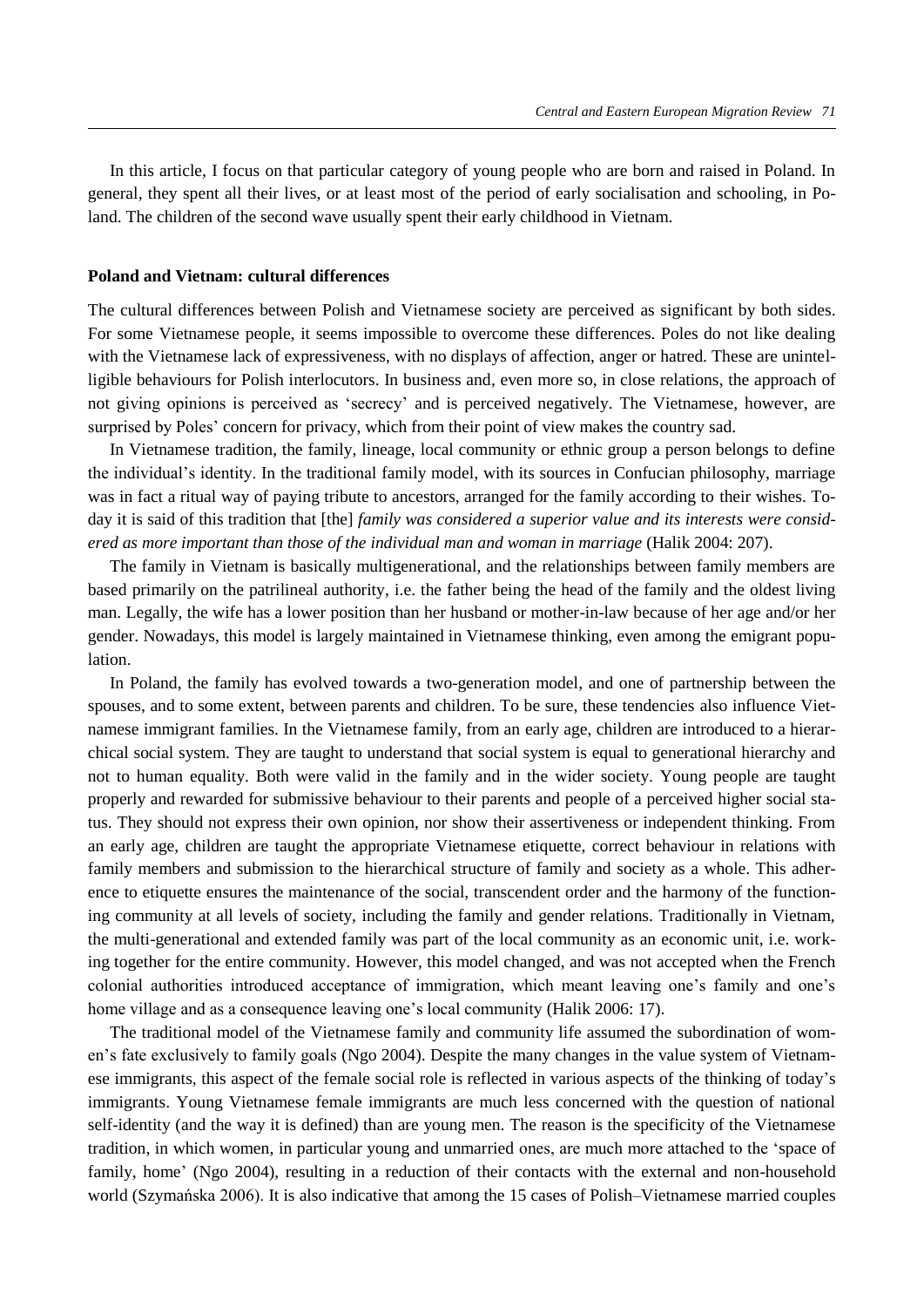in Aleksandra Winiarska's study, only four are mixtures of Vietnamese women with Polish husbands, while 11 are Polish wives with Vietnamese husbands (Winiarska 2011). The asymmetry of the surveyed families results from the difficulty in finding a marriage in which a Vietnamese woman married a Polish man. I explain this by the Vietnamese tradition, according to which men can easily afford to go beyond the ethnic group in their life plans, while women are more likely to be kept in the vicinity of their own ethnic community. Girls are given a lot less freedom in their social life in Vietnamese families, especially over their choice of spouse. They are treated with a much greater degree of control in their daily lives, and this is more visible after emigration in Poland.

The meaning of life is different for women of both waves of Vietnamese immigration. Those coming from the first wave are more 'Polonised' and have fewer traditional pressures. They are the daughters of former students. The older and younger members of the first wave of Vietnamese immigrants have ambitions similar to young Polish women's ambitions. Young Vietnamese girls educated in Poland have different aspirations in life from the role of women in Vietnam. One of these girls says of the bad influence of traditional patterns for young ambitious Vietnamese women:

*I also know a Vietnamese girl who graduated and also studied abroad and came back here to Poland and married. Her husband has a business here and she followed him in his business. It is a pity because her mother spent a lot of money on her education abroad and she is doing business. So it makes no sense at all. I know I would not want to do the same*.

Some young women say openly: *Well, I rather recognise such a system, I was practically born in Poland, and so I definitely want to work and to be in a high professional position*. This woman remarks that her husband must accept her aspirations: *I do not want to be some kind of a stay-at-home housewife. At home, the division of work and responsibilities should be shared equally… I want to work in a bank, and not just be a stay-at-home. I don't want to be just a housewife*.

These sorts of declarations are present in interviews with the young generation coming from the 'first' wave as well as in interviews with the economic wave of Vietnamese immigration. However, young women belonging to the second wave of economic Vietnamese migration, employed in trade, are deeply rooted in traditional patterns of life.

From these interviews we can conclude that for young Vietnamese women from both waves of immigration, Polish reality concerning gender roles and internal family relations seems to be much more attractive than their native Vietnamese lifestyle. They frequently point to the positive aspects of the Polish tradition. At the same time, they also often openly criticise the Vietnamese approach to certain norms and rules deriving from the tradition derived largely from Confucianism and Buddhism.

#### **The ideal young woman**

It is worth mentioning that the young women researched were not explicitly evaluating the entire Polish culture and Vietnamese culture as a whole; they talked about both cultures selectively, focusing on the expectations of both cultural traditions addressed specifically to young women. They disagree with the belief about the roles of women, drawn from the tradition of Vietnam, and they also accept Polish demands in the area of the division of duties in family life. Knowing well the expectations of Vietnamese tradition directed to women (particularly to young women), they prefer to see their future lives in the categories and roles attributed to women by Poles. They stress the importance of personal development, life satisfaction and some shyly exhibited facets of hedonism. Although the young women interviewed stressed that remaining Vietnamese in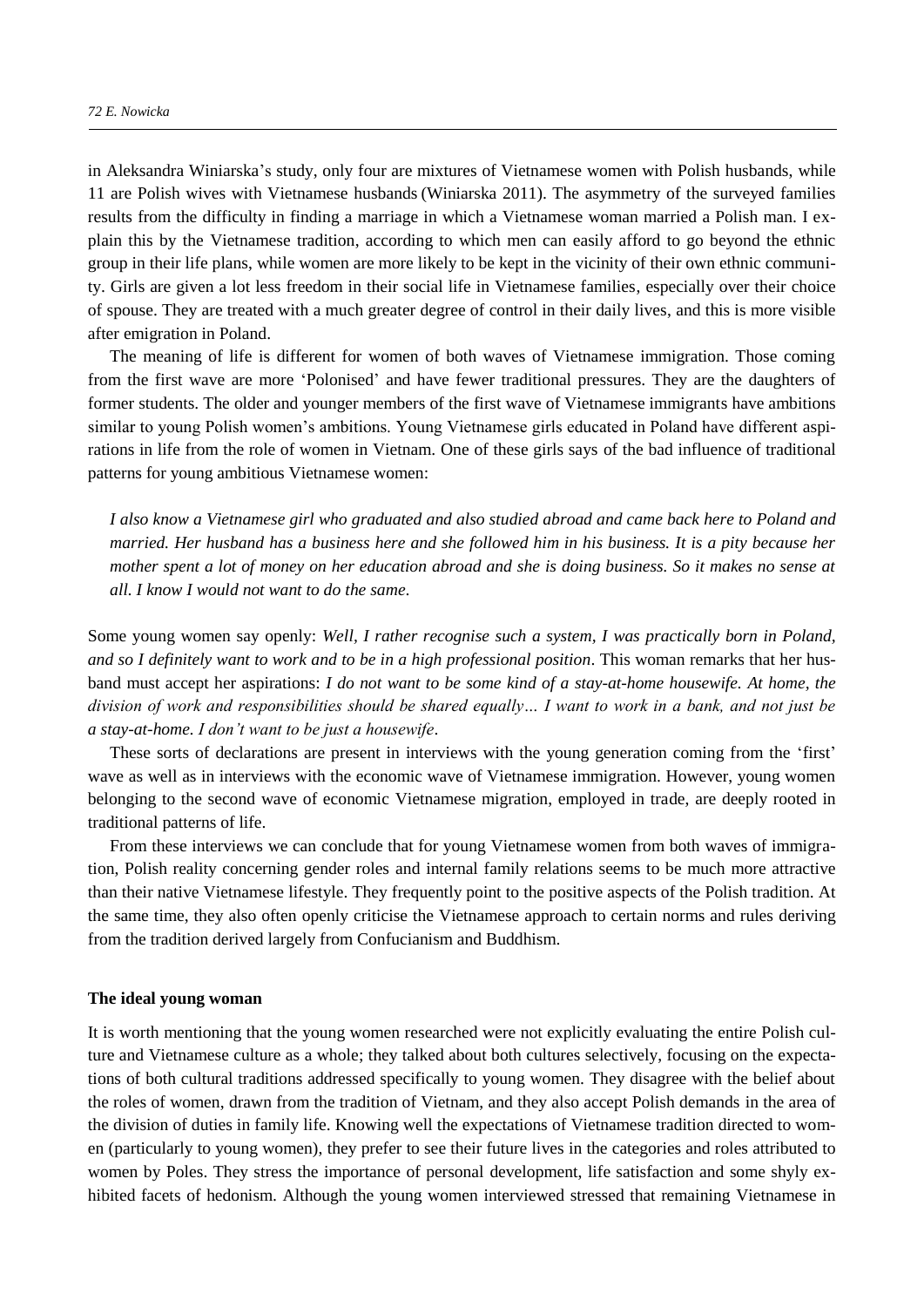the young generation is important both for them and for their parents, they emphasised that observance of the Vietnamese tradition may coincide with their new aspirations. They feel they cannot properly face the expectations directed to them by their parents as young women. They demonstrate the feeling that their aspirations have changed since their migration in Poland compared to women who spent most of their lives in Vietnam.

This individualisation through the implementation of their own personal ambitions, passions, and purposes is contrary to the traditional Vietnamese perception of extended family, clan and lineage. These are the most important points of reference in the field of the traditional Vietnamese value system. This is expressed in young women's rebellion against the control of their family – and especially their parents – over their personal lives. The traditional ideal images of Vietnamese women are for them to be submissive, quiet, always smiling, not standing out, accommodating, passive, always agreeing with their husbands and ceasing to be attractive. Young Vietnamese women (the second generation of the second wave) pointed out various aspects of these attitude changes in the thinking of the younger generation of Vietnamese migrants: *Women are definitely more independent. Polish girls are certainly more independent. It may sound very negative, but the Vietnamese woman is seen more as the property of men*. She also indicates another difference between the Polish and Vietnamese way of life, important in her newly organised value system; this is the traditional ideal vision of a Vietnamese girl which is totally inadequate to the contemporary demands of modern civilisation: *In Poland, people are taught that everyone should be very, very self-confident, so women in Poland are more confident, they do what they want to do*.

During my visit to Vietnam 2010 I met women who studied very well, but in general they were not very confident. They were pretty, but were not taught to speak up, to express their views, to look someone directly in the eye. When they were looking for a job, they thought they would not get it. They had a very pessimistic opinion in every way. Although many of them were very smart, they were taught not to open their mouths to elderly people, etc. As a result of such belittling, it is always the woman who has to take care of the man, the man is always in first place, etc., and it is the man who selects his partner, whereas in Poland it is the opposite trend. Many women hit men. Another young woman says with irony:

*A daughter should be lovely, sweet, nice (teasing), take care of everything... should know how to cook – it is very, very, very important, especially Vietnamese dishes. She takes care of her husband and the family. It's all just so the perfect housewife is the ideal type of girl. A guy... generally the ideal man should earn money and it's probably the only feature that a man must have, because the rest is just drink and play cards and they are rude*.

This kind of criticism, attacking traditional gender roles, is common in the opinions expressed by my young Vietnamese interlocutors. The formerly obviously higher social position of men and lower position of woman is no longer accepted by all my interviewees. Some Vietnamese girls are beginning to behave in exactly the same way as young Polissh women; this tendency is noticed and commented upon by Vietnamese female immigrants.

## **Return to Vietnam?**

As a result of these changes, most young Vietnamese women raised in Poland cannot accept or even imagine returning to Vietnam for good: *My parents really, really want me to go back. And I rather do not fit entirely into the environment of Vietnam, to the culture there*. The interviewee assumes that the customs in Vietnam cannot possibly change: *Because for me, but after all, a woman there should be more the traditional woman, such as a housewife. And I will never get used to it [this kind of life]. Besides, I don't want to get used to it*.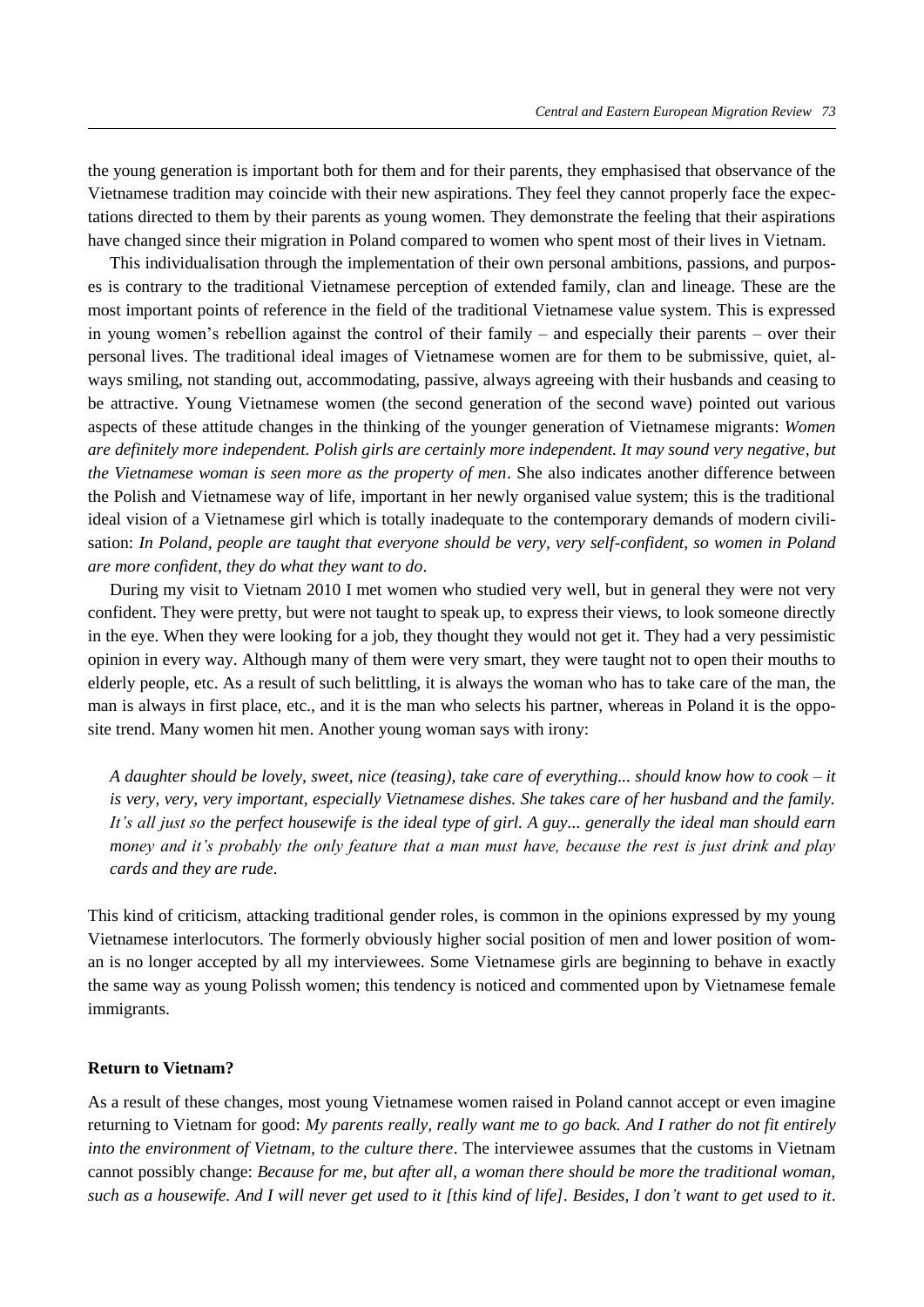Finally, the interviewed woman refers to the economic argument: *And still further wages in Vietnam are five times lower than in Poland. Though the standard of living there is also different. Above all, you pay less. However, there is the difference*. The interviewee has some future plans – Poland, however, is not the ultimate choice: *I would like to, in the future, live somewhere near Asia or Singapore or Australia to be able to visit my parents from time to time*. The attitude of young Vietnamese women living in Poland towards both Vietnam and Vietnamese tradition is complex. Whereas they criticise, reject and accept the traditional standards imposed on women and men, at the same time they express their devotion to family, even in relation to future plans for further migration. Another Vietnamese woman adopts a similar position: *Family is important – respect for the other person*. Immediately after these words, the interviewee speaks about totally different values:

*Such a development is important – not to stay all the time in the same place and accept everything... to make progress, to get an education, to explore the world, to see how other people live, what they dream about, because this is very interesting. Also to help others as much as possible.*

At the same time, she added some caution:

*Of course we should do so not at the cost of losing ourselves, acting within reason. We should stay in one place like everybody, like other people, just listen to what goes around and not... You just have to be open and to be so active in life to have some contacts in this life*.

A long-term migrant examines the situation of the Vietnamese in Poland, referring to her own experience:

*The influences that you have from childhood are a very powerful factor, it is the subconscious that you can't manage to ignore, but I think it is worth doing it. Because people have such a possibility – they are not an animal that lives instinctively, only one is aware of it and should exercise one's choice to enjoy this life as much as possible, to get something from this life, because time goes by so fast. Already I have lived here for 20 years and I feel like it was yesterday. I regret what I haven't done, not what I have done*.

A substantial compromise permeates the reflections of those who have lived in Poland as immigrants for many years. Their experience gives them a strong basis for estimating the particular choices immigrants have to face in their lives.

#### **Family and having children as crucial value**

Young Vietnamese people watch young Poles having fun and want to do the same. And yet they rule out returning – at some point in their lives – to Vietnam. At the same time, young Vietnamese women consistently accept the traditional value of the family – it is valid to increase the size of the family. Having children is undoubtedly important for the Vietnamese immigrants, and every woman chooses to give birth as soon as possible. All women emphasise that they want to have children, and among the interviewees, none of the young women had the slightest doubt about that:

*Vietnamese girls want to have children, for them it is a kind of gift. Very few women of my age do not have children* [in Vietnam]*. They all wish to have two, three children. Some also decide too late on the second child and they have a problem, but they try it just because they earn money for it. If there are no*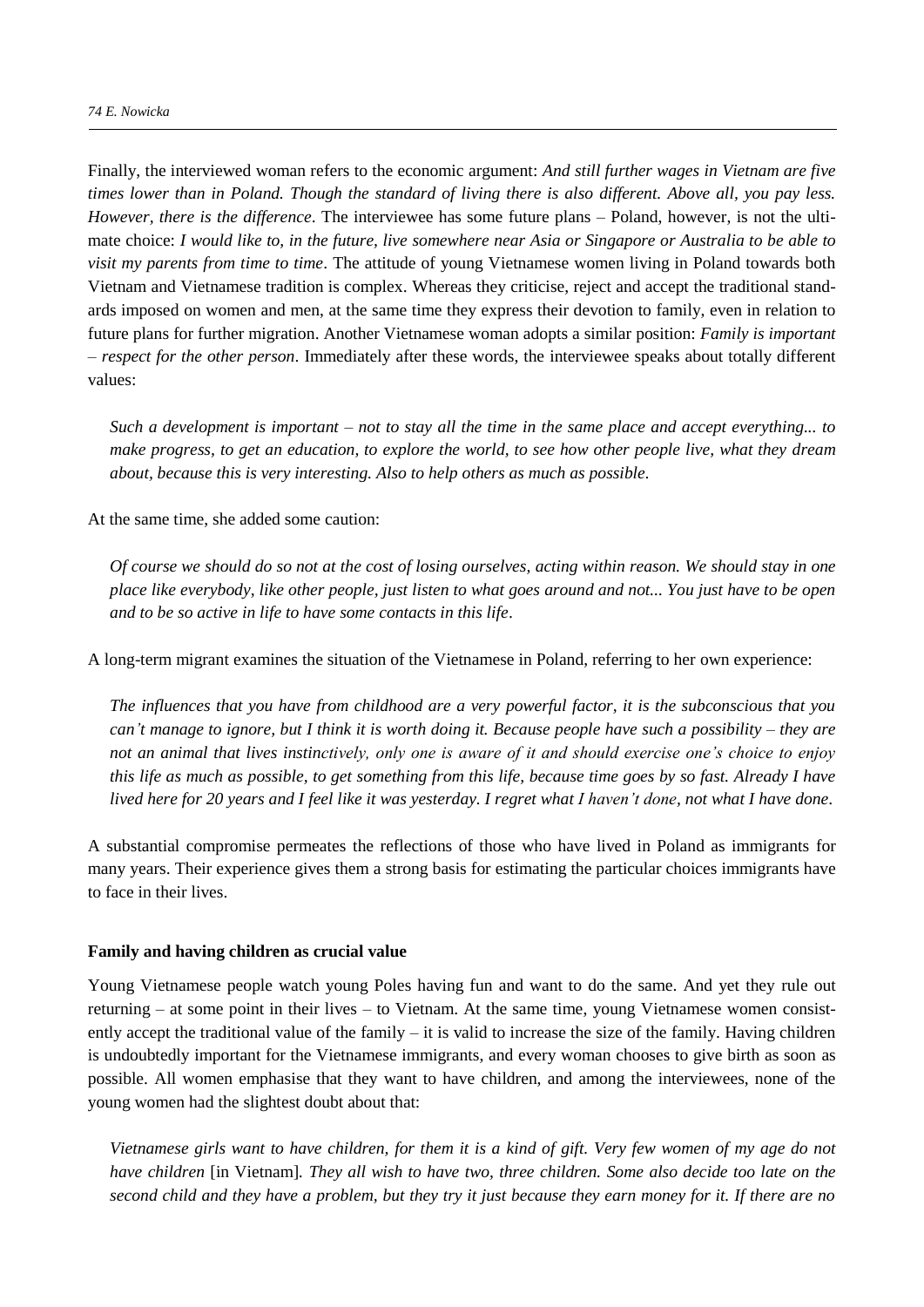*children, what is it all for, you know? You can travel, but these children are really a gift. I think too that if I had the right conditions I would want to have children. You pass your genes on, the children inherit, there is more fun, there is more fun in the family. If someone is older... is already in old age their grandchildren will come and they will give fun at home, if only for that reason*.

Children are followers of the family, of the lineage, and they have the duty to take care of their aged parents. This is just the fulfilment of obligations, recorded in the Confucian tradition. The young immigrants say that the *Vietnamese family tradition is particularly simply to have children, it is a kind of gift*. *This is a gift and we believe that if a young couple has a child it means that it is a gift from the heavens. When a woman cannot give birth, this means that something has happened, some sort of punishment to the couple*. It is very desirable to have children. And there are few people who decide not to have children, who do not want to have them. In practice, however, the number of children (one or two) is adapted to the conditions of life in the diaspora. The value of having descendants remains important, despite the critical attitude towards many of the traditional values. The traditional gender hierarchy is preserved in many forms. It is taken for granted that it is good to have at least one son, who will continue the family tree. Therefore, the parents of two and three girls often seek to have more children: *I would like to have two or three. With the first child I would firmly and decisively want it to be a boy, then it's neutral*. When asked why, the interlocutor replies: *Because as I have been with the Vietnamese tradition then it should be a boy. And on the other hand, in my college group all the other students are boys, because I'm the only girl in the group so I could easily see that all the guys who have an older sister are less masculine. I noticed that the first boy is a nice case.* This request is repeated in interviews: *I'd love to have a boy, then a girl, because I always wanted to have a brother. I would love to have two children*.

Young Vietnamese girls pay attention to the man's preferences: *For a father, it is very important to have a son*. As the Vietnamese proverb says, *A daughter is worth less than two hens*, or *Ten daughters does not mean as much as one son* (Phuong, Mazingarbe 2003). Boys are considered as part of retirement benefits for old parents – a sort of social security for their old age. Traditionally, it is the responsibility of a boy to remain at home and take care of his parents. The daughter, on the contrary, leaves the parental home upon marriage. Although today daughters, like sons, in fact help their elderly parents, the patrilineal continuation goes through males. The position of the genders is not equal; it is the feeling of the unequal value of genders among the Vietnamese immigrants that is associated with the patriarchal, patrilineal, and patrilocal social structure. However, young Vietnamese women, when asked openly about their opinions on gender equality in the family living in Poland, do not take either side regarding the head of the family. Yet it is significant that in the answers of the young women it never occurred to them to say that the woman is the head of the family, although invariably my interviewees emphasised the egalitarian model of coexistence in married couples.

Immigrant living conditions are an absolutely conducive factor in the formation of a new pattern. Young female immigrants usually break the Vietnamese tradition and work during pregnancy until the end for purely economic reasons. They rarely give up their job after childbirth, and return to work as soon as possible. The baby is in the care either of grandparents, who are also in Poland, or of a hired babysitter. Parents sometimes arrive in Poland especially to take care of their grandchild. A young mother might even take her child to the work place. The interviewees pointed to the consequences of this situation: *Now, in this new generation, Vietnamese children are very, very spoiled. Because, in Poland, especially because parents work, at the market or wherever, they do not even have time to take care of them and usually give them a lot of money and buy what they want*, says a young woman from the second gene auration of the first wave of Vietnamese immigration, criticising customs among economic immigrants. It sometimes happens that Vietnamese par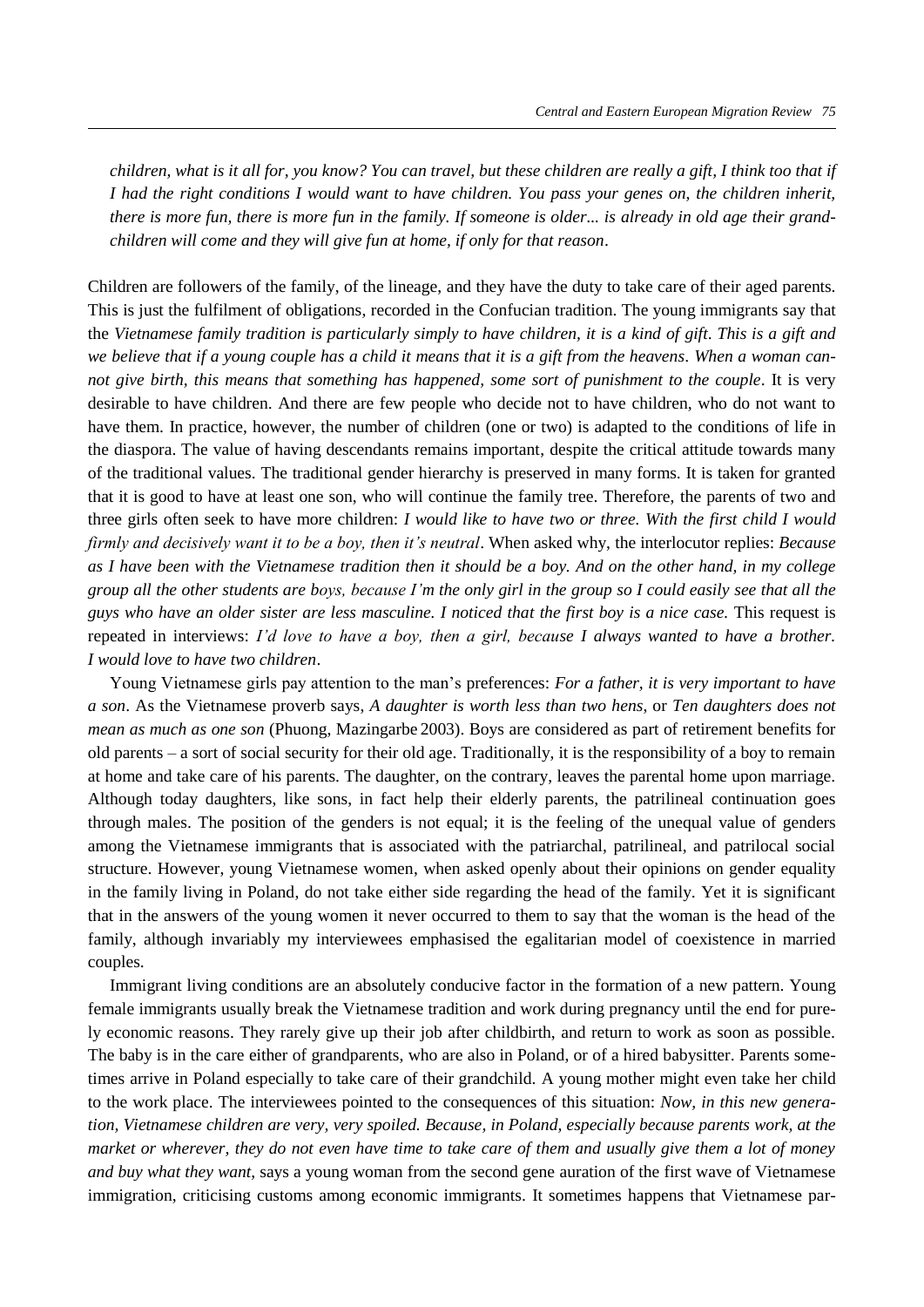ents give their children for some time to Polish families in the village for child rearing. Only the wealthiest Vietnamese mothers employ a Polish (or, more rarely, Ukrainian) babysitter at home. The priority and main goal is to earn money in Poland. This situation creates extreme conditions for raising children, including infants, who are neglected and treated as an obstacle rather than a source of happiness. These are the observations of Polish and Ukrainian nannies hired by Vietnamese parents who talk with a frown.

#### **Marriage and having children**

Among the young Vietnamese women brought up in Poland, there are new ways of thinking about having children – this does not necessarily happen immediately after the wedding. Vietnamese girls want to give a better life to their future children and at the same time ensure that they have pleasure and fun in their youth. The first wave of Vietnamese immigrants kept the pattern of traditional family and tried to impose it upon their children. The situation is different among immigrants of the second wave. These women are much more engaged in their jobs, and cannot face all the demands of the traditional Vietnamese family model.

All parents, however, still claim a major share in the decisions of their children, not only daughters, to marry. Most often, young women are not able to ignore the will of their parents, but rebel against this internally:

*I got married when I was 23 years old. My parents knew that I had been dating my current husband for some time, and put pressure on us that we should marry, that this was the time. It has already been adopted as the culture of Vietnam that a woman should be married to have children. My parents really wanted to have grandchildren*.

In the past, matchmaking of young people was common in Vietnam. I have also encountered this phenomenon among the Vietnamese in Poland, although such arrangements are strongly camouflaged and hidden from the Polish, and even Vietnamese community.

The choice of the nationality of the boy who may be a proper candidate as husband is another question, often being a source of intergenerational conflict. We also meet with the conscious rejection of the opinion:

*The Vietnamese always feel that if you are a Vietnamese girl then you need to marry a Vietnamese man and vice versa. Because they say that with cultural differences, such marriages are not successful, they may break up. My parents would always tell me to marry a Vietnamese man, not a Pole, but I don't think so*.

It is symptomatic that in interviews with young women there are reluctant opinions towards marriage to Vietnamese men: *I'd rather like a Pole. Vietnamese men are rude. Only at first are they loving, and after marriage they betray, deceive and do nothing*. On the 'Miss Sajgon' blog one can read a Vietnamese girl saying that: *In paradise, your wife is Vietnamese. In hell, your husband is Vietnamese*. 2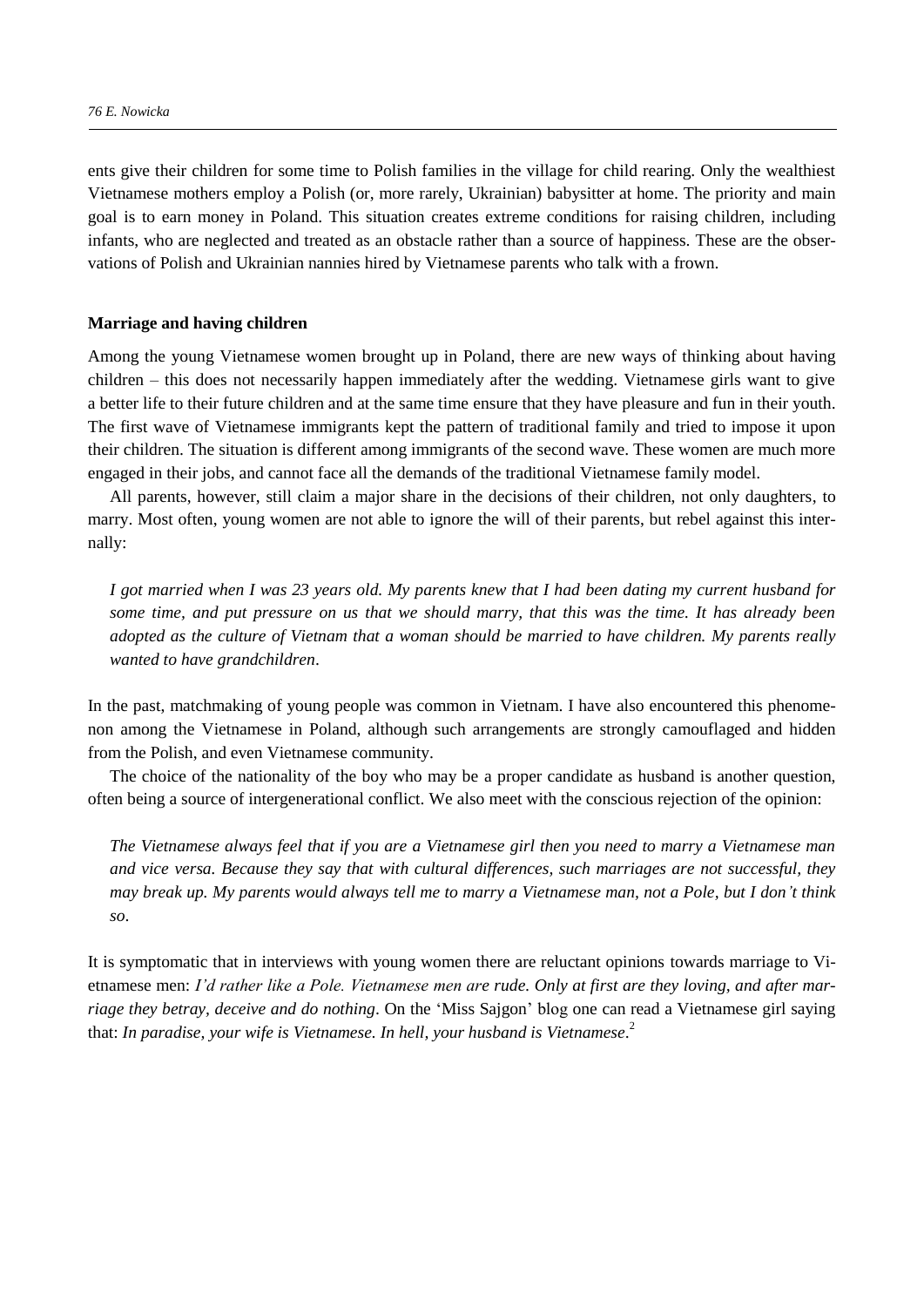# **Family hierarchy**

Hierarchy based on age and gender dominates the Vietnamese families still living in Poland. During my interviews, Vietnamese women analysed and talked about the phenomenon with emotion. Parent–child relationships are based on submission to older people, who should always be given respect and obedience, and these relations do not change with age. They persist between mother and daughter, grandmother and granddaughter, aunt and niece, etc., and even between older and younger siblings (Szymańska 2006). Even the language always reflects signs of hierarchy occurring in the behaviour:

*In my opinion, in a typical Vietnamese family it is different from in a Polish family. For example, children have to listen, yes, to listen to their parents, and discussing with them is impossible, because they think that it is talking back, for example, in my case it is difficult to talk or discuss things with my parents. This is because they believe they are always right, because they have life experience. They believe that they and not their children can always be right. And sometimes the opposite is true*.

Mothers usually only teach their daughters, give them tips, and rarely talk to them about their problems, and their relationship is rather formal. Young women talk about these relations from a comparative perspective, with the benefit of their observation in the Polish environment:

*I recently had a conversation with my Polish friends and I found that in Poland people often talk, the mother often talks to her daughter about matters of the heart, general matters, etc. And in Vietnam there is such a hierarchy that generally parents speak only with children about school, etc., but never about feelings. It was very strange to my friends that my parents do not know about them or about the fact that I have a Polish boyfriend; I generally don't talk about such things. When I present him to them, it will be to tell them that he is probably my future husband*.

The interviewee makes the following general remark: *In Asia, the intensity of interaction between the child and the parents is much lower than in Poland*. Sometimes, the parents have little contact with their children because of their hard work in the trade. The everyday living conditions result in the bad marks that children get in school. Children are involved in helping their parents, and school plays a secondary role that should be interpreted in terms of the immigration situation. Yet this development occurs only in the case of economic migration. In this way, the traditional normative order is destroyed by specific economic circumstances and not as the result of a real acculturation process. Despite this process, education remains highly valued:

*From time to time my parents and we [children] watch TV together and that is all because I also have a lot of reading. During the school year, I often return home very late and there are days when we don't see each other, because I come back and they're already asleep. And usually we meet only to eat supper and perhaps watch TV*.

Also, it is often difficult for children to adjust to total dependence on and control on the part of their parents while living in Poland and having contact with their schoolmates. Submissiveness is no longer so acceptable: *Since I came to Poland I can never agree with my parents so easily. Already eight years!* In Vietnamese families, children are strictly controlled, though boys are given much more freedom than girls. Vietnamese parents care about the reputation of their daughters. They cannot go out alone or with an unknown company, they need to tell their parents where, for how long, with whom they want to go out. A young Vietnamese girl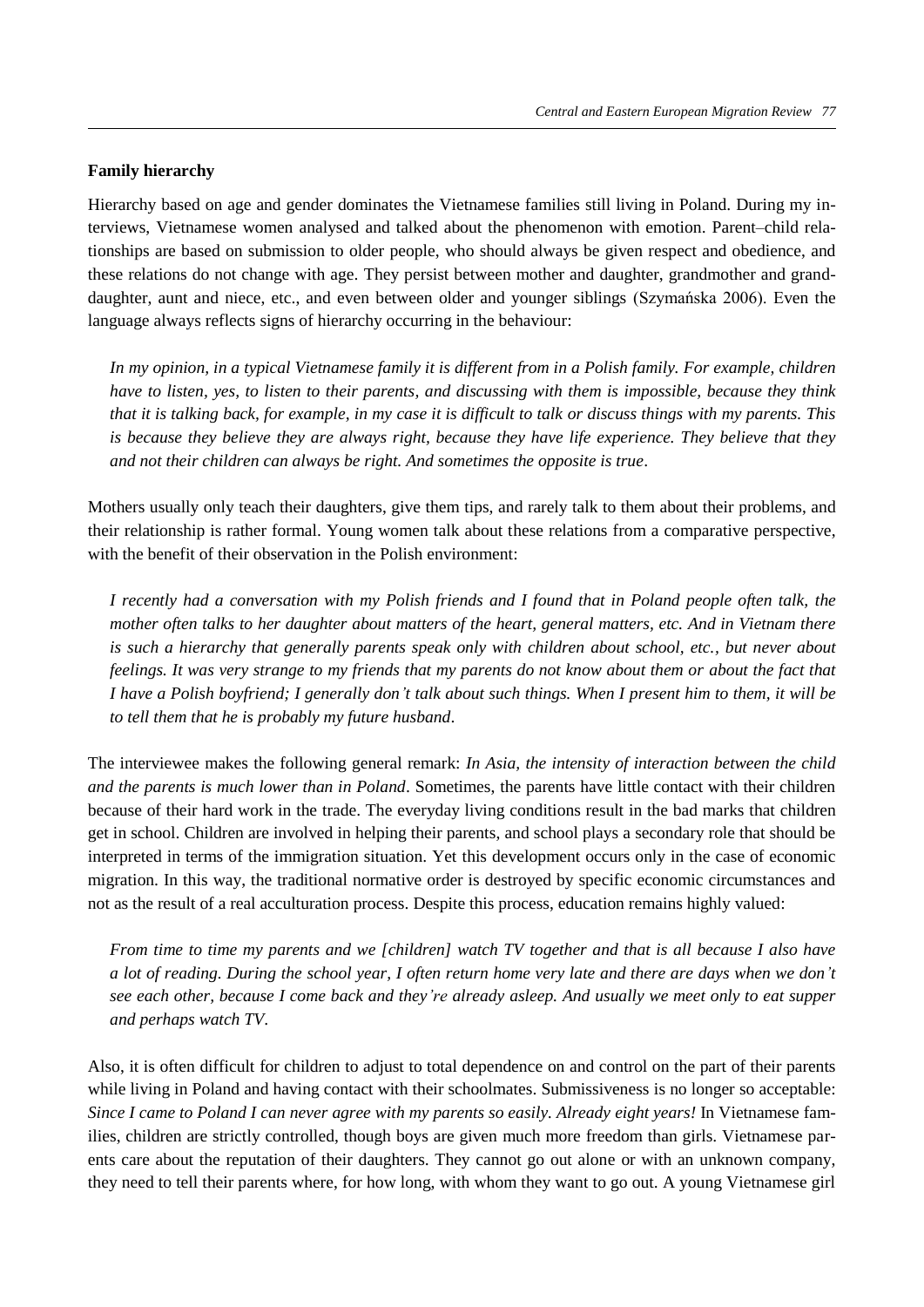says with irony: *It would be best not to go out anywhere. I can go out sometimes but it is like that: 'OK, you may go', but it is said grudgingly*. None of my informants doubted the need to give reverence to parents, even though they expect more tolerance from them.

#### **Conclusions**

Young Vietnamese women living in Poland as immigrants who were here from their childhood face permanent pressure from two groups and the norms of two value systems: the Vietnamese one represented by the family (and particularly by parents) and the Polish one, represented by the Polish environment (schoolmates, friends, teachers, anonymous people in the street and in various Polish institutions). They always have to decide, choose, and find a proper, or at least a less conflicting way of behaviour, all the time thinking about the demands of the mother, father, grandparents, aunts or even simply elder persons in Vietnamese immigrant groups. Many Vietnamese norms are deeply inculcated and internalised – for instance those connected with having children, especially sons, or those norms referring to the higher position of the older generation. At the same time, they find various Polish normative solutions much more attractive and favourable for them, for instance Polish parents giving more freedom to girls, equal relations between men and women, especially between spouses and between parents and children. Such a life leads to numerous dilemmas and psychological problems, together with permanent stress. It should be noted that every young Vietnamese long-distance migrant is conscious of the fact that every choice he/she makes is against somebody and against one's value system. His or her choice is between the devil and the deep blue sea.

#### **Notes**

<sup>1</sup>I use some extracts from interviews conducted in the course of my research seminar at the Institute of Sociology, University of Warsaw.

<sup>2</sup> http://saigon.blox.pl/html (accessed: 12 June 2013).

## **References**

- Berry J. W. (2003). Conceptual Approaches to Acculturation*,* in: K. M. Chun, P. B. Organista, G. Marin (eds), *Acculturation. Advances in Theory, Measurement and Applied Research,* pp. 17–37. Washington: American Psychological Association.
- Berry J. W. (2006). Contexts of Acculturation*,* in: J. W. Berry, D. L. Sam (eds), *The Cambridge Handbook of Acculturation Psychology*, pp. 27–43. Cambridge: Cambridge University Press.
- Boski P., Jarymowicz M., Malewska-Peyre H. (1992). *Tożsamość a odmienność kulturowa*. Warsaw: Instytut Psychologii PAN.
- Fischer A. R., Moradi B. (2001). Racial and Ethnic Identity: Recent Developments and Needed Directions, in: J. G. Ponerotto, J. M. Casas, A. Suzuki, L. M. Alexander (eds), *Handbook of Multicultural Counselling*, pp. 341–370. Thousand Oaks, CA: Sage.
- Grabowska E. (2005). *Kształtowanie się powinności i zachowań w rodzinach wietnamskich w warunkach pobytu we własnym kraju i na emigracji*. Unpublished MA thesis. Warsaw: University of Social Sciences and Humanities (SWPS).
- Grabowska E. (2010). *Raport z badań jakościowych i ilościowych dotyczących poczucia tożsamości i trudności młodych Wietnamczyków zamieszkałych w Warszawie i okolicach*. Warsaw: Stowarzyszenie Wietnamczyków w Polsce "Solidarność i Przyjaźń".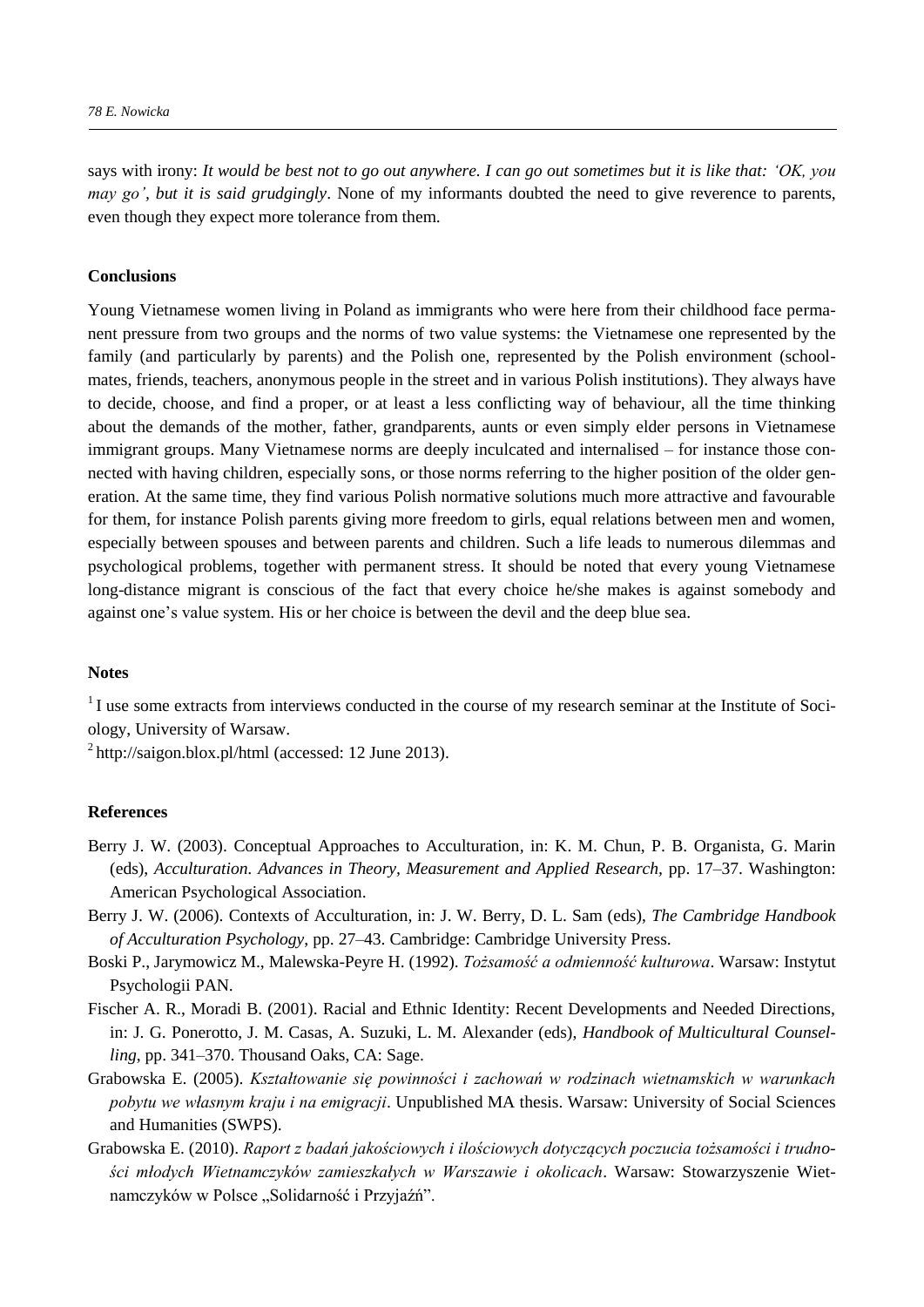- Grzymała-Kazłowska A. (ed.) (2008). *Między jednością a wielością: integracja odmiennych grup i kategorii imigrantów w Polsce*. Warsaw: Centre of Migration Research, University of Warsaw.
- Halik T. (2004). Nowe podejście do starych wartości. Spojrzenie na wartości wietnamskie z perspektywy przemian politycznych i społecznych, in: Adam W. Jelonek (ed.), *Wietnamczycy: systemy wartości i stereotypy Zachodu*, pp. 87–118. Warsaw: Wydawnictwo Naukowe Scholar.
- Halik T. (2006). *Migrancka społeczność Wietnamczyków w Polsce w świetle polityki państwa i ocen społecznych*. Poznań: Wydawnictwo Naukowe UAM.
- Halik T., Kosowicz A., Marek A. (2009). *Imigranci w polskim społeczeństwie*. Warsaw: Vox Humana.
- Halik T., Nowicka E. (2002). *Wietnamczycy w Polsce: integracja czy izolacja?* Warsaw: Instytut Orientalistyczny, Wydział Neofilologii UW.
- Halik T., Nowicka E., Połeć W. (2006). *Dziecko wietnamskie w szkole polskiej*. Warsaw: Prolog.
- Iglicka K., Gmaj K. (2010). Imigracja nielegalna w Polsce. Zarys problematyki i szacunki, in: M. Zubik, *Ziemia obiecana czy przystanek w drodze?*, pp. 144–167. Warsaw: Biuro Rzecznika Praw Obywatelskich.
- Matsudaira T. (2006). Measures of Psychological Acculturation: A Review*. Transcultural Psychiatry* 43(3): 462–487.
- Lesińska M. (2014). Poland: On the Way towards Becoming a Country of Immigration, in: Erőss A., D. Karácsonyi (eds), *Discovering Migration between Visegrad Countries and Eastern Partners*, pp. 88–110. Budapest: HAS RCAES Geographical Institute.
- Ngo T. T. B. (2004). The Four Confucian Feminine Virtues, in: L. Drummond, H. Rydstrom (eds), *Gender Practices in Contemporary Vietnam*, pp. 47–73. Singapore: Singapore University Press.
- Nowicka E. (2006). Uczniowie wietnamscy w oczach nauczycieli szkół podstawowych, w: Nowicka E., Łodziński S. (eds). *Kulturowe wymiary imigracji do Polski*, pp. 253–278. Warsaw: Prolog.
- Phinney J. S., Devich-Navarro M. (1997). Variation of Bicultural Identification among African American and Mexican American Adolescents. *Journal of Research on Adolescence* 7(1): 3–32.
- Phuong X., Mazingarbe D. (2003). *Niepokorna córka*. Warsaw: Świat Książki.
- Piłat A. (2012). Budda przyjmuje dolary. Obserwacja uczestnicząca w Centrum Hal Targowych Marywilska, in: K. Wysieńska (ed.) (2012), *Sprzedawać, gotować, budować? Plany i strategie Chińczyków i Wietnamczyków w Polsce*, pp. 117–138. Warsaw: Instytut Spraw Publicznych.
- Redfield R., Linton R., Herskovits M. J., A Memorandum for the Study of Acculturation. *American Anthropologist* 38: 149–152.
- Sam D. L. (2000). The Psychological Adaptation of Adolescents with Immigrant Background. *Journal of Social Psychology* 140: 5–25.
- Smolicz J. J. (1987). Wartości rdzenne a tożsamość kulturowa. *Kultura i Społeczeństwo* 31(1): 59–75.
- Spicer E. H. (1961). *Perspectives in American Indian Culture Change*. Chicago: University of Chicago Press.
- Stefańska R., Szulecka M. (2013). Bezpieczny status prawny jako determinanta awansu ekonomicznozawodowego odmiennych grup imigrantów w Polsce. *Central and Eastern European Migration Review*  2(1): 91–115.
- Szymańska G. (2006). Tożsamość etniczna studentów wietnamskich wychowywanych w Polsce, in: E. Nowicka, S. Łodziński (eds), *Kulturowe wymiary imigracji do Polski*, pp. 278–306. Warsaw: Prolog.
- Szymańska-Matusiewicz G. (2011). Tożsamość narodowa w całokształcie tożsamości jednostki. Portrety czterech studentów wietnamskich wychowanych w Polsce, in: E. Nowicka (ed.), *Blaski i cienie imigracji. Problemy cudzoziemców w Polsce*, pp. 49–72. Warsaw: Wydawnictwa Uniwersytetu Warszawskiego.
- Szymańska-Matusiewicz G. (2013). *Co się dzieje z tradycyjną rodziną wietnamską? Antropologiczne stu*dium Wietnamczyków z Hanoi i z Warszawy. Łysomice, Toruń: Dom Wydawniczy DUET.